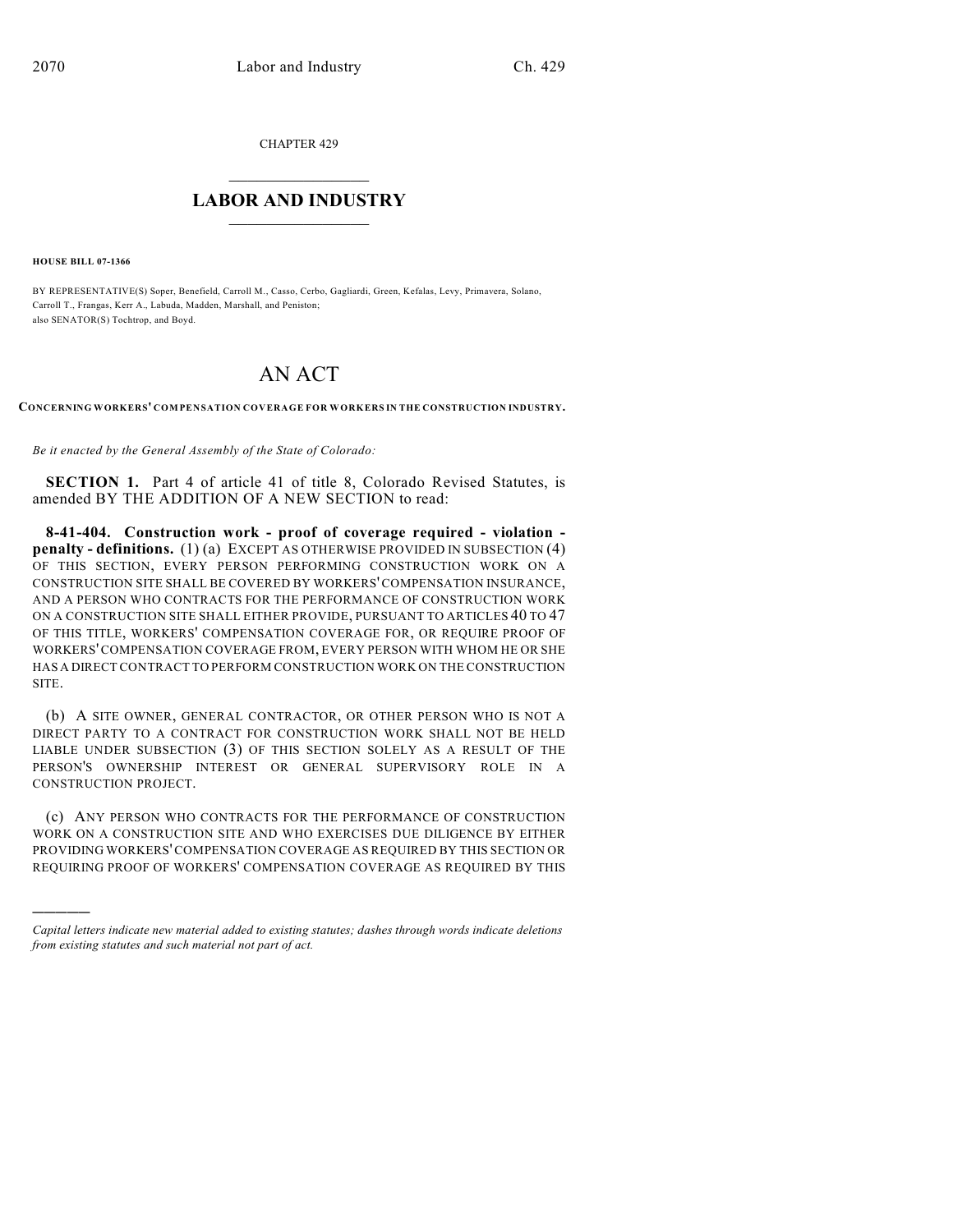## Ch. 429 Labor and Industry 2071

SECTION FROM EVERY PERSON WITH WHOM HE OR SHE HAS A DIRECT CONTRACT TO PERFORM CONSTRUCTION WORK ON THE CONSTRUCTION SITE SHALL NOT BE LIABLE UNDER SUBSECTION (3) OF THIS SECTION.

(2) IF THE PARTIES TO A CONTRACT THAT INCLUDES CONSTRUCTION WORK AGREE THAT PART OF THE CONTRACT PRICE SHALL BE WITHHELD TO COVER WORKERS' COMPENSATION PREMIUMS FOR COVERAGE REQUIRED UNDER THIS SECTION, THE PREMIUMS SHALL BE CALCULATED BASED ONLY ON THAT PORTION OF THE CONTRACT PRICE THAT REPRESENTS THE LABOR PORTION OF THE CONTRACT.

(3) A VIOLATION OF SUBSECTION (1) OF THIS SECTION IS PUNISHABLE BY AN ADMINISTRATIVE FINE IMPOSED PURSUANT TO SECTION 8-43-409 (1) (b). THE DIVISION SHALL TRANSMIT REVENUES COLLECTED THROUGH THE IMPOSITION OF FINES PURSUANT TO THIS SECTION TO THE STATE TREASURER, WHO SHALL CREDIT THEM TO THE WORKERS' COMPENSATION CASH FUND CREATED IN SECTION 8-44-112 (7). SUCH REVENUES SHALL BE APPROPRIATED TO THE DIVISION FOR THE PURPOSE OF ENFORCING THIS SECTION.

(4) (a) THIS SECTION SHALL NOT APPLY TO:

(I) AN OWNER OR OCCUPANT, OR BOTH, OF RESIDENTIAL REAL PROPERTY THAT MEETS THE DEFINITION OF A "QUALIFIED RESIDENCE" UNDER SECTION  $163(h)(4)(A)$ OF THE FEDERAL "INTERNAL REVENUE CODE OF 1986", AS AMENDED, WHO CONTRACTS OUT ANY WORK DONE TO THE REAL PROPERTY, UNLESS THE PERSON PERFORMING THE WORK IS OTHERWISE AN EMPLOYEE OF THE OWNER OR OCCUPANT, OR BOTH, OF THE REAL PROPERTY;

(II) AN OWNER OR OCCUPANT OF REAL PROPERTY WHO HIRES A PERSON OR PERSONS SPECIFICALLY TO DO ROUTINE REPAIR AND MAINTENANCE ON THE REAL PROPERTY OF SUCH OWNER OR OCCUPANT;

(III) AN INDEPENDENT CONTRACTOR, WHO IS A NATURAL PERSON, WHO HAS FORMED A CORPORATION PURSUANT TO SECTION 7-102-103, C.R.S., OR A LIMITED LIABILITY COMPANY PURSUANT TO SECTION 7-80-203, C.R.S., AND WHO HAS REJECTED WORKERS' COMPENSATION COVERAGE PURSUANT TO SECTION 8-41-202;

(IV) CORPORATE OFFICERS AND MEMBERS OF A LIMITED LIABILITY COMPANY WHO HAVE REJECTED WORKERS' COMPENSATION COVERAGE PURSUANT TO SECTION 8-41-202;

(V) A PARTNER IN A PARTNERSHIP WHO HAS FILED A CERTIFICATE OF LIMITED PARTNERSHIP PURSUANT TO SECTION 7-62-201, C.R.S., A PARTNERSHIP REGISTRATION STATEMENT PURSUANT TO SECTION 7-60-144 OR 7-64-1002, C.R.S., OR A STATEMENT OF TRADE NAME PURSUANT TO SECTION 7-71-103,C.R.S., AND HAS FILED WITH THE DIVISION A FORM, APPROVED BY THE DIRECTOR, REJECTING WORKERS' COMPENSATION; OR

(VI) A SOLE PROPRIETOR WHO HAS FILED A STATEMENT OF TRADE NAME PURSUANT TO SECTION 7-71-103,C.R.S., AND HAS FILED WITH THE DIVISION A FORM, APPROVED BY THE DIRECTOR, REJECTING WORKERS' COMPENSATION.